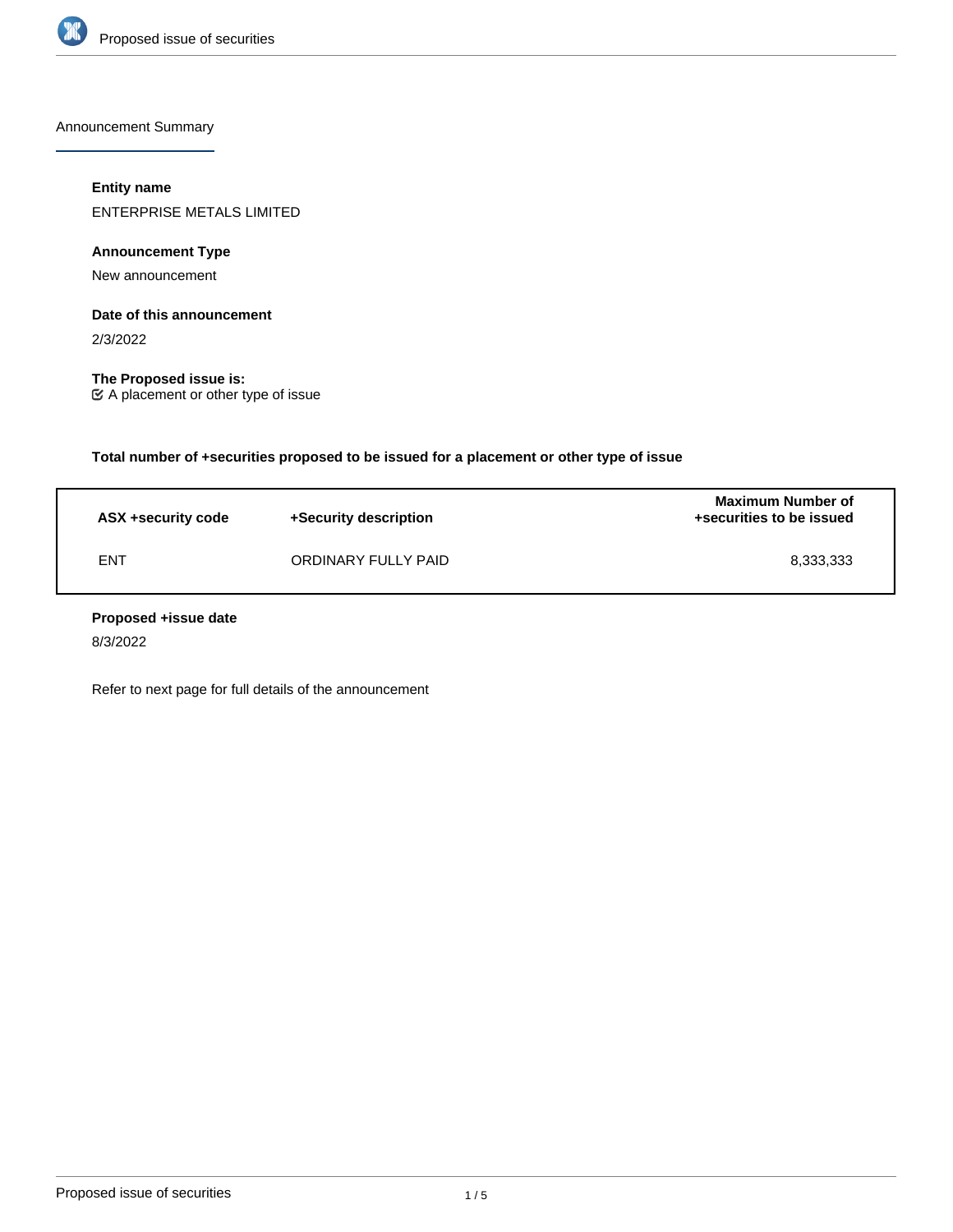

## Part 1 - Entity and announcement details

## **1.1 Name of +Entity**

## ENTERPRISE METALS LIMITED

We (the entity named above) give ASX the following information about a proposed issue of +securities and, if ASX agrees to +quote any of the +securities (including any rights) on a +deferred settlement basis, we agree to the matters set out in Appendix 3B of the ASX Listing Rules.

If the +securities are being offered under a +disclosure document or +PDS and are intended to be quoted on ASX, we also apply for quotation of all of the +securities that may be issued under the +disclosure document or +PDS on the terms set out in Appendix 2A of the ASX Listing Rules (on the understanding that once the final number of +securities issued under the +disclosure document or +PDS is known, in accordance with Listing Rule 3.10.3C, we will complete and lodge with ASX an Appendix 2A online form notifying ASX of their issue and applying for their quotation).

**1.2 Registered Number Type**

**Registration Number**

123567073

**1.3 ASX issuer code**

ENT

**ACN** 

# **1.4 The announcement is**

New announcement

## **1.5 Date of this announcement**

2/3/2022

**1.6 The Proposed issue is:**

 $\mathfrak{C}$  A placement or other type of issue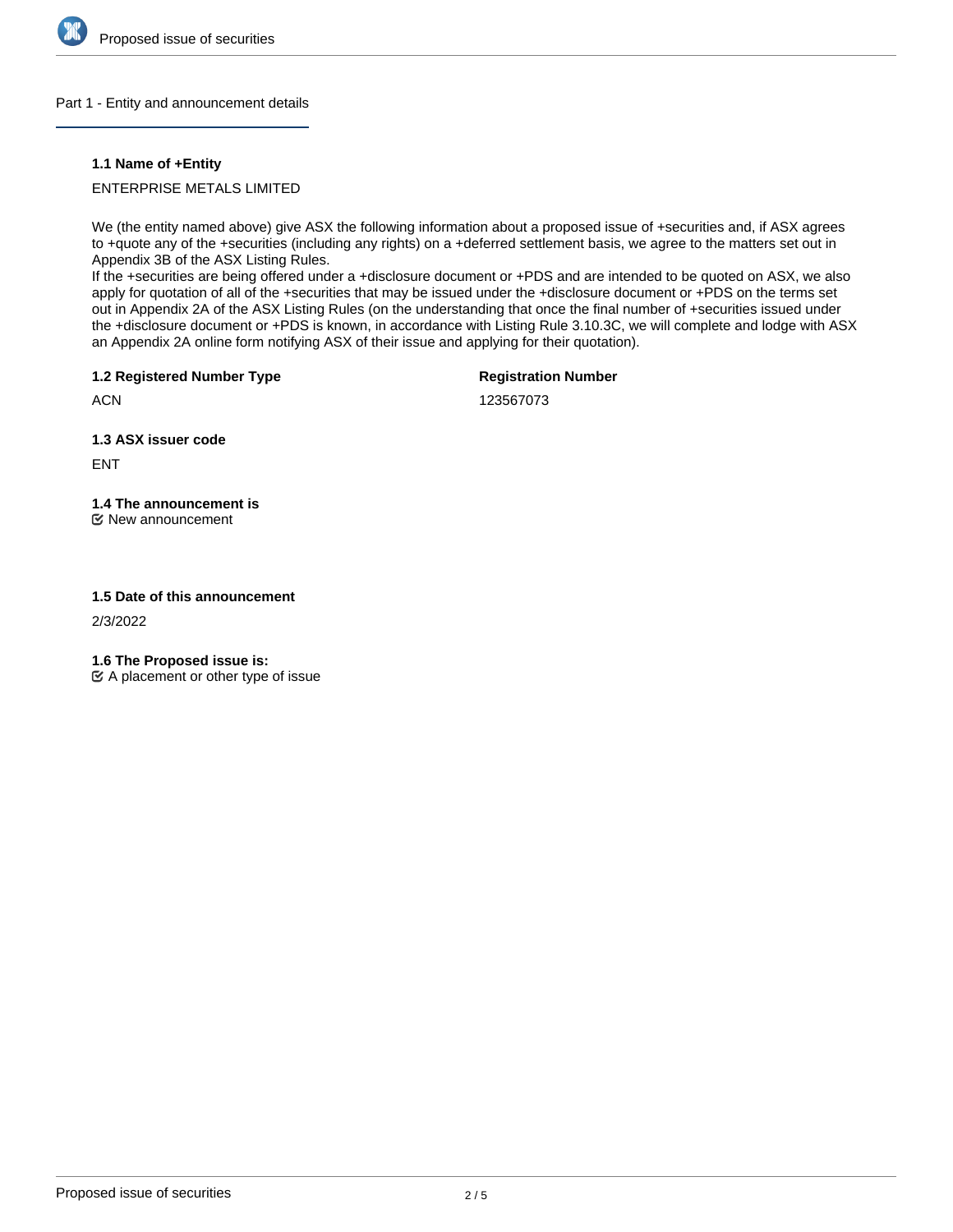

Part 7 - Details of proposed placement or other issue

Part 7A - Conditions

**7A.1 Do any external approvals need to be obtained or other conditions satisfied before the placement or other type of issue can proceed on an unconditional basis?** No

Part 7B - Issue details

**Is the proposed security a 'New class' (+securities in a class that is not yet quoted or recorded by ASX) or an 'Existing class' (additional securities in a class that is already quoted or recorded by ASX)?** Existing class

**Will the proposed issue of this +security include an offer of attaching +securities?** No

Details of +securities proposed to be issued

## **ASX +security code and description**

ENT : ORDINARY FULLY PAID

### **Number of +securities proposed to be issued**

8,333,333

**Offer price details**

**Are the +securities proposed to be issued being issued for a cash consideration?** No

#### **Please describe the consideration being provided for the +securities**

Purchase of exploration tenement E77/2652 and related mining information

**Please provide an estimate of the AUD equivalent of the consideration being provided for the +securities**

125,000.000000

**Will these +securities rank equally in all respects from their issue date with the existing issued +securities in that class?** Yes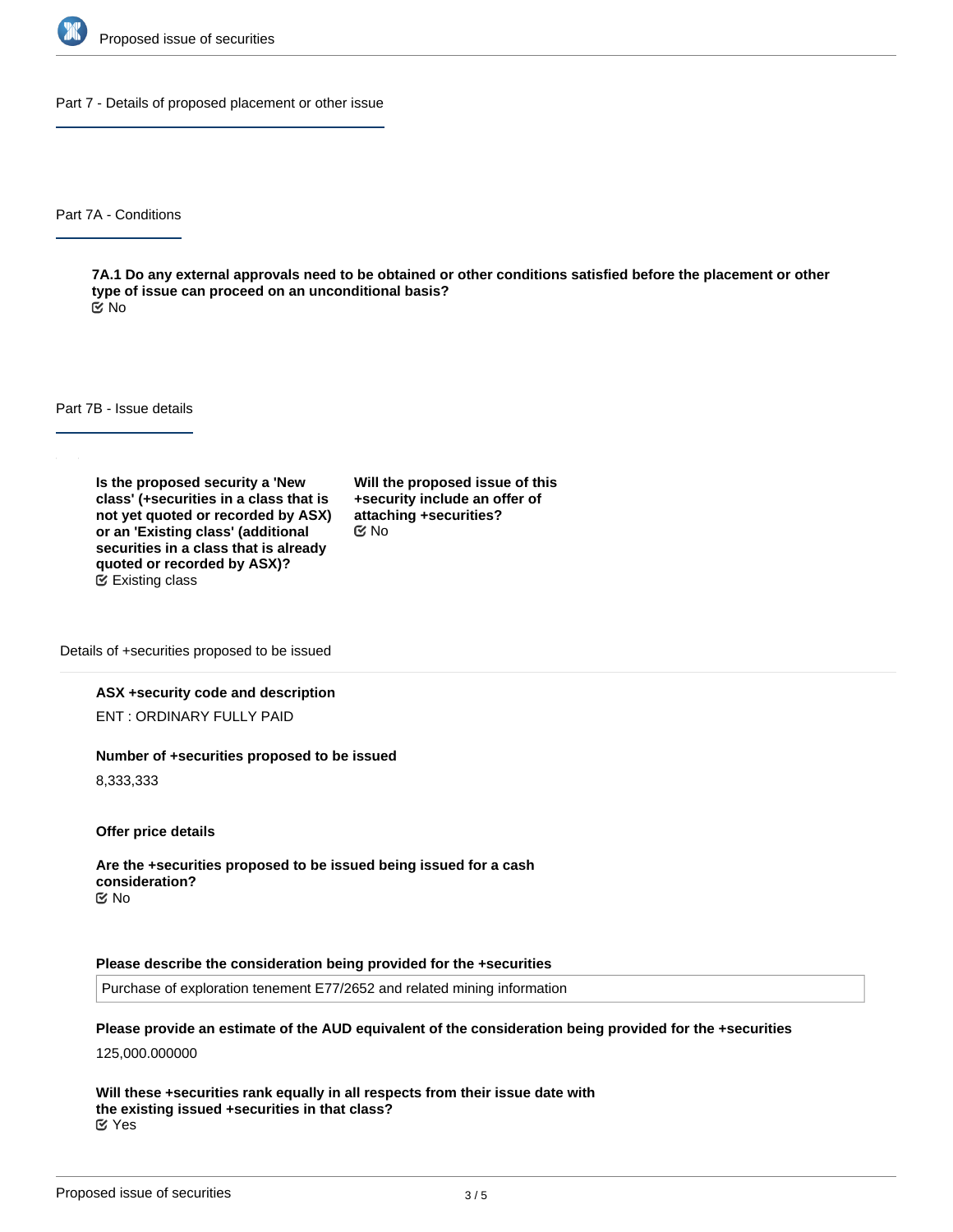

Part 7C - Timetable

**7C.1 Proposed +issue date** 8/3/2022

Part 7D - Listing Rule requirements

**7D.1 Has the entity obtained, or is it obtaining, +security holder approval for the entire issue under listing rule 7.1?** No

**7D.1b Are any of the +securities proposed to be issued without +security holder approval using the entity's 15% placement capacity under listing rule 7.1?** Yes

**7D.1b ( i ) How many +securities are proposed to be issued without security holder approval using the entity's 15% placement capacity under listing rule 7.1?**

8,333,333

**7D.1c Are any of the +securities proposed to be issued without +security holder approval using the entity's additional 10% placement capacity under listing rule 7.1A (if applicable)?** No

**7D.2 Is a party referred to in listing rule 10.11 participating in the proposed issue?** No

**7D.3 Will any of the +securities to be issued be +restricted securities for the purposes of the listing rules?** No

**7D.4 Will any of the +securities to be issued be subject to +voluntary escrow?** No

Part 7E - Fees and expenses

**7E.1 Will there be a lead manager or broker to the proposed issue?** No

**7E.2 Is the proposed issue to be underwritten?** No